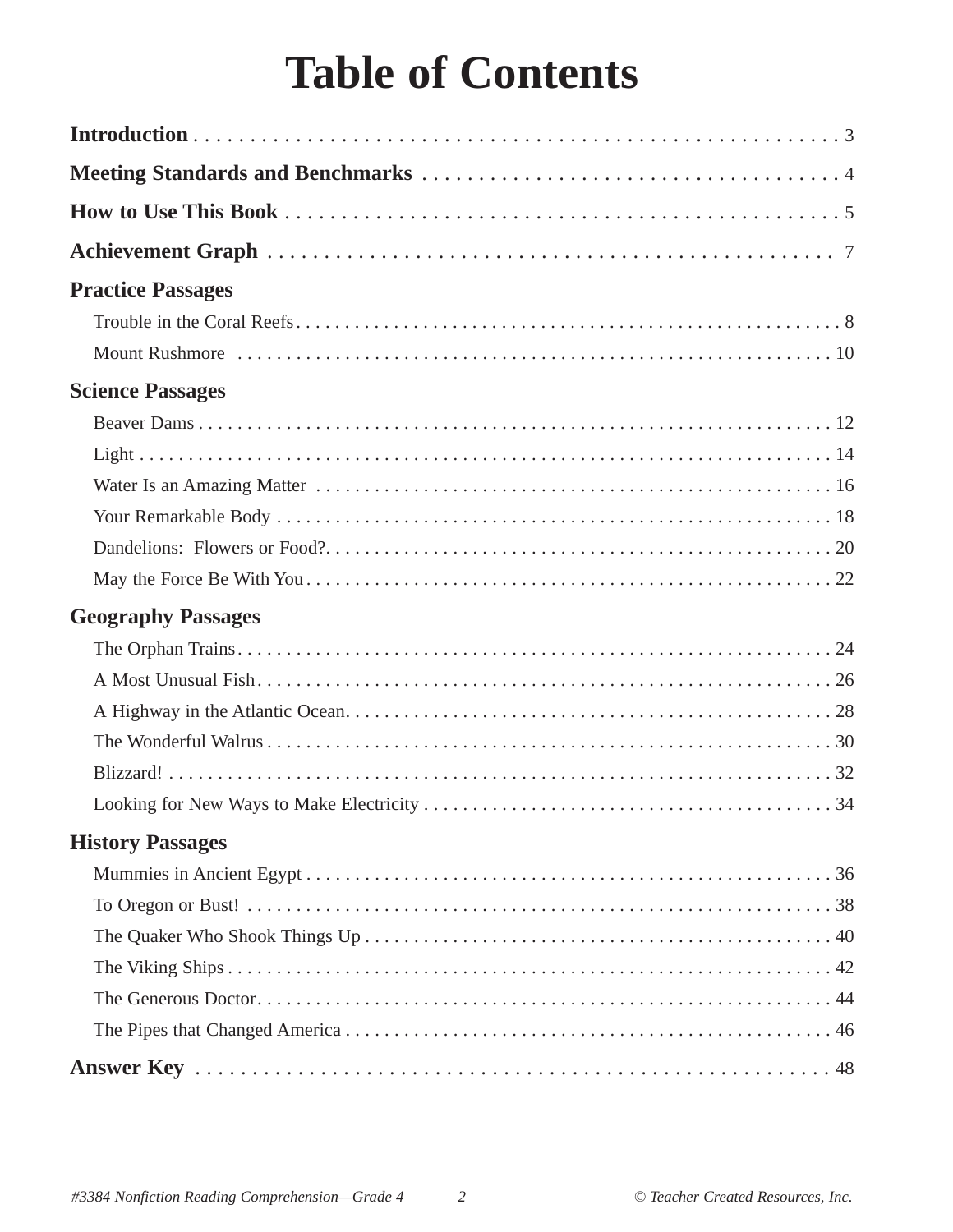

**History Standard:** Understands the causes and nature of movements of large groups of people into and within the United States, now and long ago

**Benchmark:** Understands the various movements of large groups of people in the history of the U.S.

### **To Oregon or Bust!**

Between 1800 and 1860 many people moved west. Farmers had heard of the rich soil and open land for animals to graze. The West also had supplies of gold, silver, coal, iron, copper, and timber.

The people usually followed trails that fur trappers or Native Americans had made. The Oregon Trail was one of the most well traveled. It went from Missouri to Oregon. It took about five months to travel its 2,000 miles. Some settlers followed the bumpy dirt path on horses. Others rode in wagons pulled by mules or oxen. These wagons had wooden boxes covered by a canvas tarp. The people packed bedding, guns, tools, and food in the wagons. To keep the weight down, they left behind anything that wasn't necessary. Still, when an animal died or got too weak to keep pulling the heavy wagon, they had to drop things beside the trail.



Families formed wagon trains. Each train had 30 to 70 wagons. The group hired a man as a guide and leader. Usually he had been a fur trapper who knew the trail well. Even in a big group, people faced **jeopardy** on the Oregon Trail. The settlers had to face heat, dust storms, and tornadoes. They entered a land that the Native Americans had lived in for thousands of years. Native Americans attacked the pioneers. So did thieves and wolves. Illnesses and a lack of medicine and proper food killed many people. Graves along the trail marked those who didn't make it.

The pioneers had to cross the Great Plains. Then they had to get through the Rocky Mountains before winter. Otherwise, they'd get stuck in the mountains. Snow would block the narrow passages. They could starve or freeze to death.

In spite of all of these hardships, thousands of people reached Oregon. Then they faced new challenges as they tried to build a life in the wilderness.